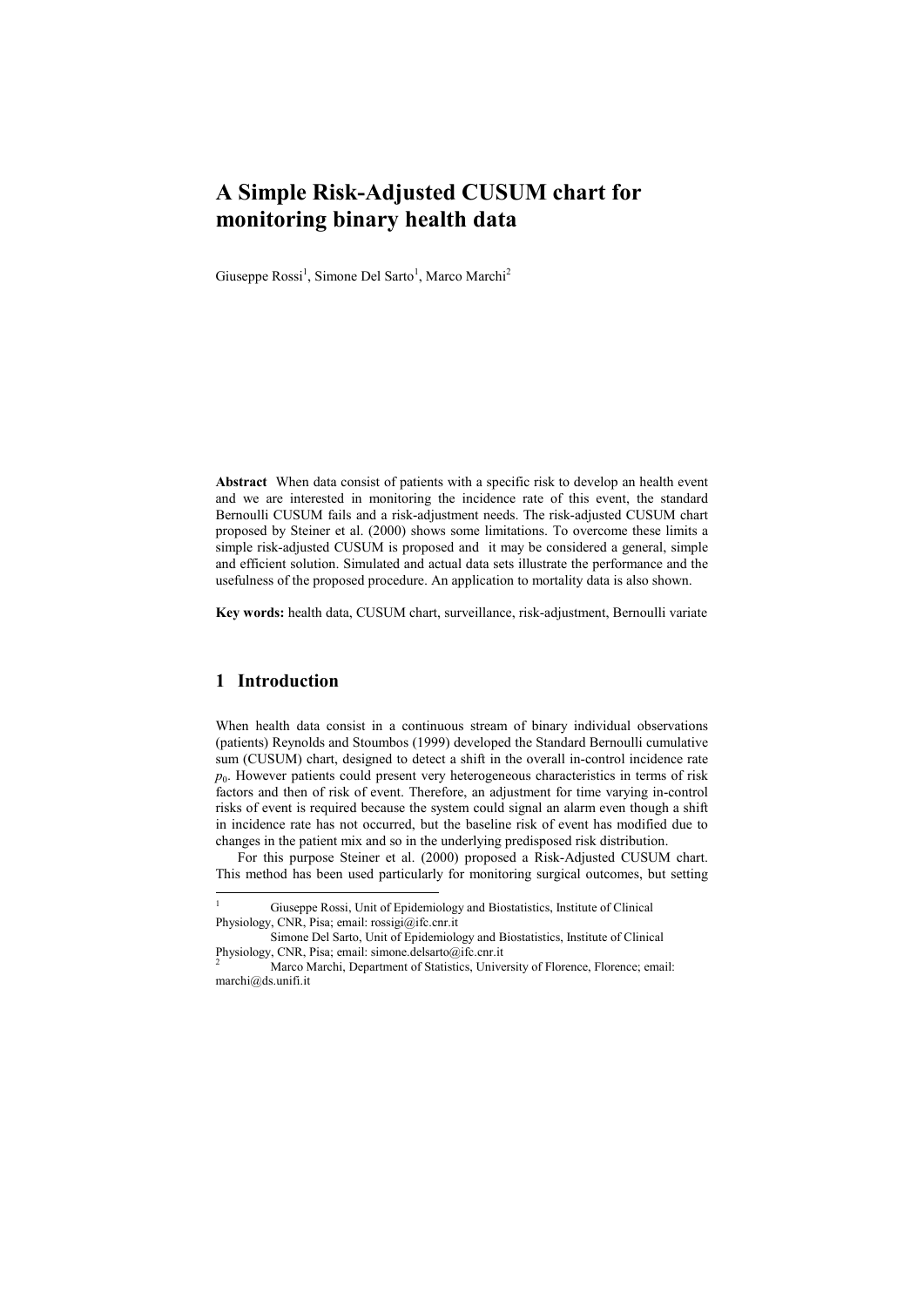appropriate thresholds is not straightforward and there is no simple formula for constructing the boundary [4,1]. Furthermore, it remains sensitive in changes in the underlying predisposed risk distribution [2].

 To overcome these problems we propose a Simple Risk-Adjusted CUSUM chart, very easy to implement and less sensitive to changes in the underlying predisposed risk distribution.

# **2 Materials and methods**

In this section we briefly introduce the Standard Bernoulli CUSUM and the proposed Simple Risk-Adjusted CUSUM chart.

#### *Standard Bernoulli CUSUM*

Let observations  $y_t$  be distributed as a Bernoulli variate with parameter  $p$ , which is the probability that an event will occur. We assume  $p = p_0$  when the process is in-control and we are interested in detecting a shift from  $p_0$  to  $p_1$  as quickly as possible. If this happens the system is declared out-of-control and the method will signal an alarm. We define  $p_1 = \text{OR}p_0/(1 + \text{OR}p_0 - p_0)$ , where OR is the odds ratio.

The Bernoulli CUSUM control statistic  $S_t$  is calculated as follows:

$$
S_t = \max(0, S_{t-1} + (y_t - k)) \quad \text{for an increase in } p \tag{1}
$$

$$
S_t = \min(0, S_{t-1} + (y_t - k)) \quad \text{for a decrease in } p \tag{2}
$$

where  $k > 0$  is the reference value and  $S_0 = 0$ . The chart will signal if  $|S_t| \ge |h|$ , where *h* is the control limit. The performance of a CUSUM chart is evaluated by the average number of observations to signal (ANOS). When the system is in-control the ANOS  $(said ANOS<sub>0</sub>)$  should be sufficiently large to have few false alarms. In the other hand, if the process shifts in the out-of-control state the  $ANOS (ANOS<sub>1</sub>)$  should be as short as possible to quickly detect the shift. Formulas based on Corrected Diffusion (CD) approximation are used in order to obtain  $k$  and  $h$ , given  $p_1$  and a desired false alarm rate expressed as  $ANOS_0$ . A simulation study (data not shown) showed that the use of the approximate formulas produces a slight overestimation of the in-control ANOS  $(ANOS<sub>0</sub>)$  and then a reduction in the false alarm rate.

#### *Simple Risk-Adjusted Bernoulli CUSUM*

We propose a simple adjustment to the Standard Bernoulli CUSUM chart to take into account varying in-control risks  $p_{0,t}$ , using the following correction to (1) and (2):

$$
S_t = \max(0, S_{t-1} + c_t(y_t - k_t))
$$
\n(3)

$$
S_t = \min(0, S_{t-1} + c_t (y_t - k_t))
$$
\n(4)

where  $c_t = h/h_t$  is the correction factor,  $k_t$  and  $h_t$  are respectively the specific reference value and the specific control limit for patient *t*. These parameters are obtained with the CD approximation formulas [3] using the specific  $p_{0,t}$  and the desired OR and ANOS<sub>0</sub>. Finally *h* represents the global control limit determined considering a desired overall performance level  $p_0$ . As usually, if  $|S_t| \ge |h|$  the system will issue an alarm. Unlike the Steiner's method, which uses the predisposed risk distribution of an historical data set to compute the *h* value, the proposed procedure is not based on this predisposed risk distribution to compute  $k_t$ ,  $h_t$  and  $h$ .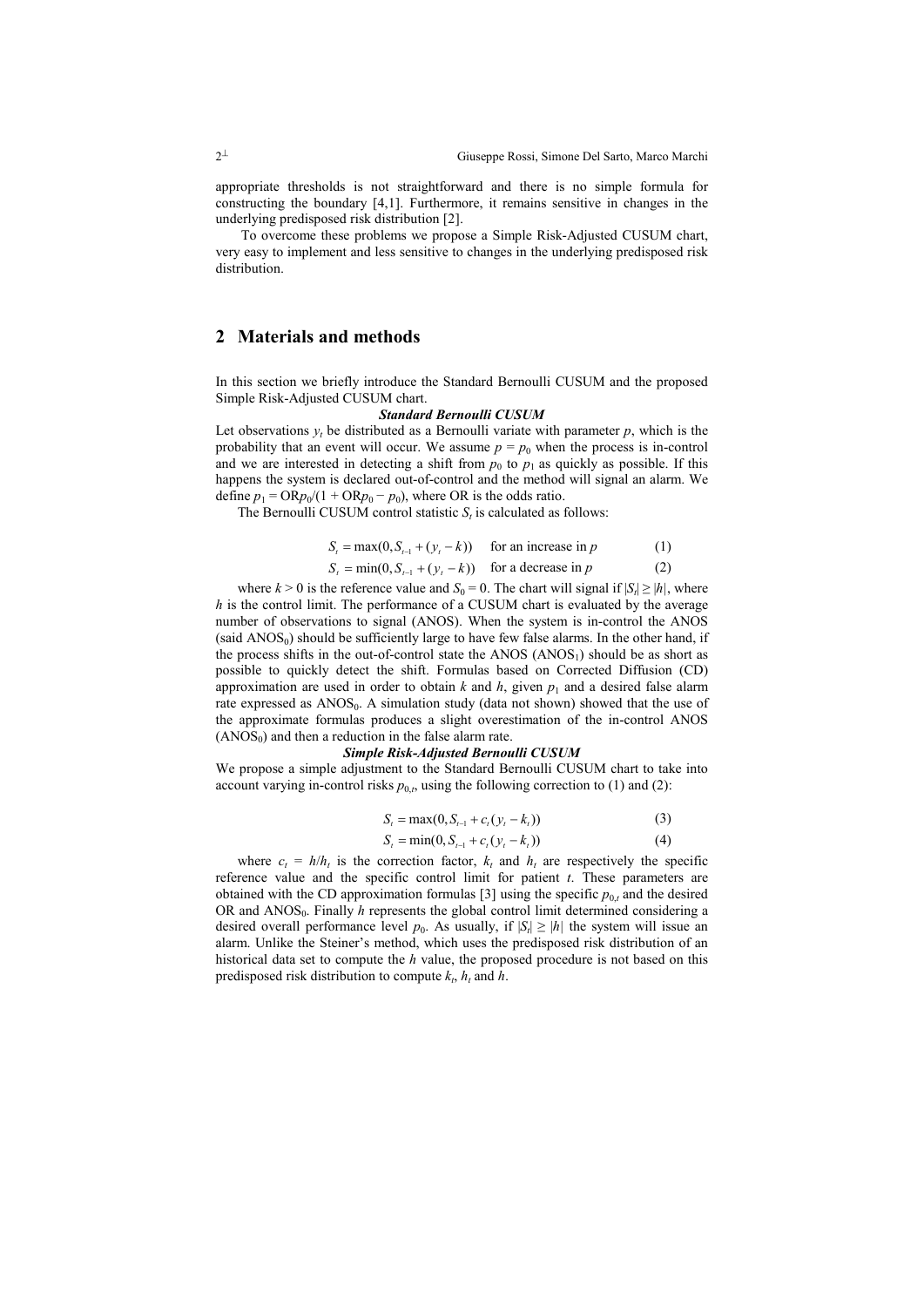A Simple Risk-Adjusted CUSUM chart for monitoring binary health data  $3<sup>\perp</sup>$ 

### **3 Simulation study**

To illustrate the performance of the Steiner's Risk Adjusted CUSUM (RA CUSUM) and of the proposed Simple Risk Adjusted CUSUM (S-RA CUSUM) a simulation study was performed using data concerning 30-day mortality after cardiac surgery (UK, 1992-1998)[5]. The first two years data (training data set with a mortality rate equal to 0.065) were used to estimate a risk predictive logistic equation, to determine the parameters of the Steiner's RA CUSUM and to simulate three different scenarios. In the scenario A the predisposed risk distribution and the overall reference level were the same as in the training data set; in the scenario B the distribution of the predisposed risk was changed in order to obtain more patients at high-risk than at low-risk, while the overall reference level remained unchanged; finally, in the scenario C the predisposed risk distribution was not changed but the desired overall reference level was decreased to 0.02. For each scenario 25 million of Bernoulli random data were used. For predicting the risk we used the predictive logistic model proposed by Steiner et al. (2000):  $logit(p_{0,t}) = -3.68 + 0.077$ *Parsonnet* \_ *score*<sub>t</sub>.

Each scenario was analyzed by the RA CUSUM designed to detect an  $OR = 2$  in the mortality with a desired  $AMOS_0 = 9600$ . The used control limit *h* was 4.5. For each scenario we also applied the proposed S-RA CUSUM designed for the same values of OR and desired  $\triangle NOS_0$ .

Results are reported in Table 1. Simulations show that in each scenario the actual ANOS<sub>0</sub> (corresponding to an OR = 1) of the RA CUSUM is very different from the desired value of 9600, while that of the S-RA CUSUM is sufficiently close to the desired one, although it results slightly more conservative. Therefore, because of the difference in  $ANOS_0$  of the two methods the comparison of the out-of-control  $ANOSs$  $(ANSS<sub>1</sub>)$  between the two approaches is not warrantable.

| <i>Scenario</i> | <b>RA CUSUM</b><br>OR |        |       |       | <b>S-RA CUSUM</b><br>OR |        |       |       |
|-----------------|-----------------------|--------|-------|-------|-------------------------|--------|-------|-------|
|                 |                       |        |       |       |                         |        |       |       |
|                 | A                     | 7433   | 549.9 | 207.9 | 127.8                   | 10879  | 640.8 | 230.7 |
| B               | 2466                  | 186.3  | 78.7  | 52.7  | 11465                   | 298.5  | 1095  | 714   |
| C               | 20188                 | 1560.5 | 580.7 | 350.3 | 10419                   | 1256.2 | 506.2 | 308.7 |

**Table 1**: Comparison between the Risk-Adjusted CUSUM (RA CUSUM) and the Simple Risk-Adjusted CUSUM (S-RA CUSUM) designed to detect an  $OR = 2$  with a desired  $ANOS_0 = 9600$ : actual in-control  $ANOS_0$  (OR = 1) and out-of-control  $ANOS_1$  (OR = 1.5, 2, 2.5).

# **4 Real data example**

To better illustrate the characteristics of the proposed S-RA CUSUM, we apply the Standard Bernoulli CUSUM and the S-RA CUSUM chart to Steiner's data, considering overall performance level equal to 0.065 (global mortality rate in 1992-1993). Both the procedures are designed to detect a halving  $(OR = 0.5)$  in the odd of mortality with a desired in-control ANOS equal to 9600.